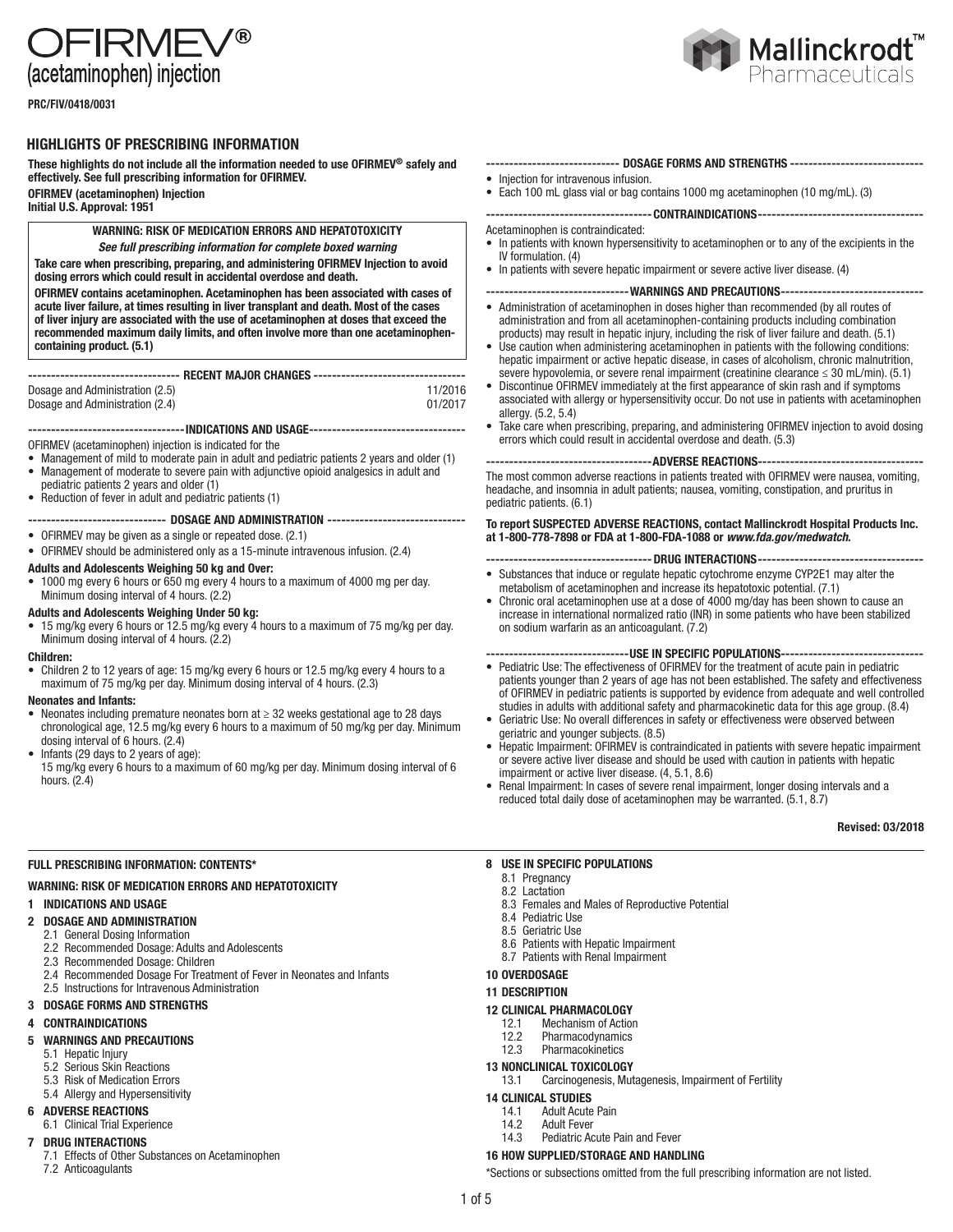### FULL PRESCRIBING INFORMATION

WARNING: Risk of Medication Errors and Hepatotoxicity

Take care when prescribing, preparing, and administering OFIRMEV Injection to avoid dosing errors which could result in accidental overdose and death. In particular, be careful to ensure that:

- the dose in milligrams (mg) and milliliters (mL) is not confused;
- the dosing is based on weight for patients under 50 kg;
- infusion pumps are properly programmed; and
- the total daily dose of acetaminophen from all sources does not exceed maximum daily limits.

OFIRMEV contains acetaminophen. Acetaminophen has been associated with cases of acute liver failure, at times resulting in liver transplant and death. Most of the cases of liver injury are associated with the use of acetaminophen at doses that exceed the maximum daily limits, and often involve more than one acetaminophen-containing product *[see Warnings and Precautions (5.1)]*.

## 1 INDICATIONS AND USAGE

- OFIRMEV® (acetaminophen) injection is indicated for
- the management of mild to moderate pain in adult and pediatric patients 2 years and older • the management of moderate to severe pain with adjunctive opioid analgesics in adult and
- pediatric patients 2 years and older • the reduction of fever in adult and pediatric patients.
- 

## 2 DOSAGE AND ADMINISTRATION

## 2.1 General Dosing Information

OFIRMEV may be given as a single or repeated dose for the treatment of acute pain or fever. No dose adjustment is required when converting between oral acetaminophen and OFIRMEV dosing in adults and adolescents who weigh 50 kg and above. Calculated maximum daily dose of acetaminophen is based on all routes of administration (i.e., intravenous, oral, and rectal) and all products containing acetaminophen. Exceeding the maximum mg/kg daily dose of acetaminophen as described in Tables 1-3 may result in hepatic injury, including the risk of liver failure and death. To avoid the risk of overdose, ensure that the total amount of acetaminophen from all routes and from all sources does not exceed the maximum recommended dose.

#### 2.2 Recommended Dosage: Adults and Adolescents

Adults and adolescents weighing 50 kg and over: the recommended dosage of OFIRMEV is 1000 mg every 6 hours or 650 mg every 4 hours, with a maximum single dose of OFIRMEV of 1000 mg, a minimum dosing interval of 4 hours, and a maximum daily dose of acetaminophen of 4000 mg per day (includes all routes of administration and all acetaminophen-containing products including combination products).

Adults and adolescents weighing under 50 kg: the recommended dosage of OFIRMEV is 15 mg/kg every 6 hours or 12.5 mg/kg every 4 hours, with a maximum single dose of OFIRMEV of 15 mg/kg, a minimum dosing interval of 4 hours, and a maximum daily dose of acetaminophen of 75 mg/kg per day (includes all routes of administration and all acetaminophen-containing products including combination products).

#### Table 1. Dosing for Adults and Adolescents

| Age group                                                                      | Dose given<br>every<br>4 hours | Dose given<br>every<br>6 hours | <b>Maximum</b><br>single dose             | <b>Maximum total</b><br>daily dose of<br>acetaminophen<br>(by all routes) |
|--------------------------------------------------------------------------------|--------------------------------|--------------------------------|-------------------------------------------|---------------------------------------------------------------------------|
| <b>Adults and adolescents</b><br>(13 years and older)<br>weighing $\geq 50$ kg | 650 mg                         | 1000 mg                        | 1000 mg                                   | 4000 mg in<br>24 hours                                                    |
| <b>Adults and adolescents</b><br>(13 years and older)<br>weighing $< 50$ kg    | $12.5 \text{ mg/kg}$           | 15 mg/kg                       | $15 \text{ mg/kg}$<br>(up to $750$<br>mg) | 75 mg/kg in<br>24 hours<br>(up to 3750 mg)                                |

### 2.3 Recommended Dosage: Children

Children 2 to 12 years of age: the recommended dosage of OFIRMEV is 15 mg/kg every 6 hours or 12.5 mg/kg every 4 hours, with a maximum single dose of OFIRMEV of 15 mg/kg, a minimum dosing interval of 4 hours, and a maximum daily dose of acetaminophen of 75 mg/kg per day.

#### Table 2. Dosing for Children

| Age group                        | Dose given<br>every<br>4 hours | Dose given<br>every<br>6 hours | <b>Maximum</b><br>single dose                | <b>Maximum total</b><br>daily dose of<br>acetaminophen<br>(by all routes) |
|----------------------------------|--------------------------------|--------------------------------|----------------------------------------------|---------------------------------------------------------------------------|
| Children 2 to 12 years<br>of age | $12.5 \text{ mg/kg}$           | $15 \text{ mg/kg}$             | $15 \text{ mg/kg}$<br>(up to $750$<br>$mq$ ) | 75 mg/kg in<br>24 hours<br>(up to 3750 mg)                                |

## 2.4 Recommended Dosage For Treatment of Fever in Neonates and Infants

Neonates, including premature neonates born at ≥ 32 weeks gestational age, up to 28 days chronological age: the recommended dosage of OFIRMEV is 12.5 mg/kg every 6 hours, to a maximum daily dose of acetaminophen of 50 mg/kg per day, with a minimum dosing interval of 6 hours.

Infants 29 days to 2 years of age: the recommended dosage of OFIRMEV is 15 mg/kg every 6 hours, to a maximum daily dose of acetaminophen of 60 mg/kg per day, with a minimum dosing interval of 6 hours.

#### Table 3. Dosing for Treatment of Fever in Neonates and Infants

| Age group                    |              | Dose given every 6 hours   Maximum total daily dose of<br>acetaminophen (by all routes) |
|------------------------------|--------------|-----------------------------------------------------------------------------------------|
| Neonates (birth to 28 days)  | l 12.5 ma/ka | 50 mg/kg                                                                                |
| Infants (29 days to 2 years) | 15 mg/kg     | 60 mg/kg                                                                                |

#### 2.5 Instructions for Intravenous Administration

For adult and adolescent patients weighing  $\geq$  50 kg requiring 1000 mg doses of OFIRMEV, administer the dose by inserting a vented intravenous set through the septum of the 100 mL vial or a non-vented intravenous set through the administration spike port of the 100 mL bag. OFIRMEV may be administered without further dilution. Examine the container contents before dose preparation or administering. DO NOT USE if particulate matter or discoloration is observed. Administer the contents of the container intravenously over 15 minutes. Use aseptic technique when preparing OFIRMEV for intravenous infusion. Do not add other medications to the OFIRMEV vial or infusion device.

For doses less than 1000 mg, the appropriate dose must be withdrawn from the container and placed into a separate container prior to administration. Using aseptic technique, withdraw the appropriate dose (650 mg or weight-based) from an intact sealed OFIRMEV container and place the measured dose in a separate empty, sterile container (e.g., glass bottle, plastic intravenous container, or syringe) for intravenous infusion to avoid the inadvertent delivery and administration of the total volume of the commercially available container. The entire 100 mL container of OFIRMEV is not intended for use in patients weighing less than 50 kg. OFIRMEV is supplied in a single-dose container and the unused portion must be discarded.

Place small volume pediatric doses up to 60 mL in volume in a syringe and administer over 15 minutes using a syringe pump.

Monitor the end of the infusion in order to prevent the possibility of an air embolism, especially in cases where the OFIRMEV infusion is the primary infusion.

Once the container seal has been penetrated, or the contents transferred to another container, administer the dose of OFIRMEV within 6 hours.

For bags, refrain from applying excessive pressure causing distortion to the bag, such as wringing or twisting, since such handling could result in breakage of the bag.

Do not add other medications to the OFIRMEV solution. Diazepam and chlorpromazine hydrochloride are physically incompatible with OFIRMEV, therefore do not administer simultaneously.

#### 3 DOSAGE FORMS AND STRENGTHS

OFIRMEV is a sterile, clear, colorless, non-pyrogenic, preservative free, isotonic formulation of acetaminophen intended for intravenous infusion. Each 100 mL glass vial or 100 mL bag contains 1000 mg acetaminophen (10 mg/mL).

#### 4 CONTRAINDICATIONS

Acetaminophen is contraindicated:

- in patients with known hypersensitivity to acetaminophen or to any of the excipients in the intravenous formulation.
- in patients with severe hepatic impairment or severe active liver disease *[see Warnings and Precautions (5.1)]*.

## 5 WARNINGS AND PRECAUTIONS

#### 5.1 Hepatic Injury

Administration of acetaminophen in doses higher than recommended may result in hepatic injury, including the risk of liver failure and death *[see Overdosage (10)]*. Do not exceed the maximum recommended daily dose of acetaminophen *[see Dosage and Administration (2)]*. The maximum recommended daily dose of acetaminophen includes all routes of acetaminophen administration and all acetaminophen-containing products administered, including combination products.

Use caution when administering acetaminophen in patients with the following conditions: hepatic impairment or active hepatic disease, alcoholism, chronic malnutrition, severe hypovolemia (e.g., due to dehydration or blood loss), or severe renal impairment (creatinine clearance ≤ 30 mL/min) *[see Use in Specific Populations (8.6, 8.7)]*.

#### 5.2 Serious Skin Reactions

Rarely, acetaminophen may cause serious skin reactions such as acute generalized exanthematous pustulosis (AGEP), Stevens-Johnson Syndrome (SJS), and toxic epidermal necrolysis (TEN), which can be fatal. Patients should be informed about the signs of serious skin reactions, and use of the drug should be discontinued at the first appearance of skin rash or any other sign of hypersensitivity.

#### 5.3 Risk of Medication Errors

Take care when prescribing, preparing, and administering OFIRMEV (acetaminophen) Injection in order to avoid dosing errors which could result in accidental overdose and death. In particular, be careful to ensure that:

- the dose in milligrams (mg) and milliliters (mL) is not confused;
- the dosing is based on weight for patients under 50 kg;
- infusion pumps are properly programmed; and
- the total daily dose of acetaminophen from all sources does not exceed maximum daily limits *[see Dosage and Administration (2)]*.

#### 5.4 Allergy and Hypersensitivity

There have been post-marketing reports of hypersensitivity and anaphylaxis associated with the use of acetaminophen. Clinical signs included swelling of the face, mouth, and throat, respiratory distress, urticaria, rash, and pruritus. There were infrequent reports of life-threatening anaphylaxis requiring emergent medical attention. Discontinue OFIRMEV immediately if symptoms associated with allergy or hypersensitivity occur. Do not use OFIRMEV in patients with acetaminophen allergy.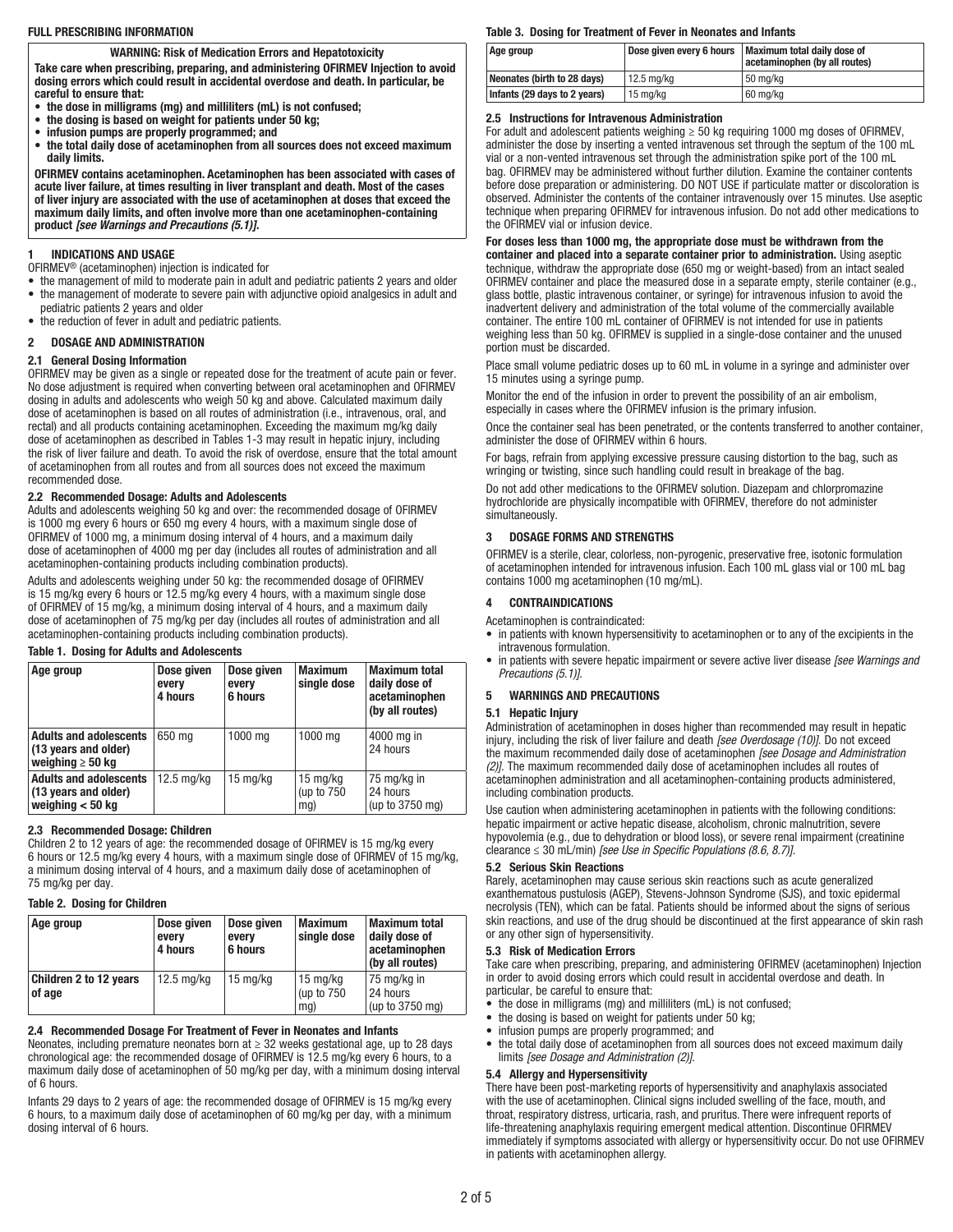### **ADVERSE REACTIONS**

The following serious adverse reactions are discussed elsewhere in the labeling:

- Hepatic Injury *[see Warnings and Precautions (5.1)]*
- Serious Skin Reactions *[see Warnings and Precautions (5.2)]* • Allergy and Hypersensitivity *[see Warnings and Precautions (5.4)]*
- 

## 6.1 Clinical Trial Experience

Because clinical trials are conducted under widely varying conditions, adverse reaction rates observed cannot be directly compared to rates in other clinical trials and may not reflect the rates observed in practice.

#### *Adult Population*

A total of 1020 adult patients have received OFIRMEV in clinical trials, including 37.3% (n=380) who received 5 or more doses, and 17.0% (n=173) who received more than 10 doses. Most patients were treated with OFIRMEV 1000 mg every 6 hours. A total of 13.1% (n=134) received OFIRMEV 650 mg every 4 hours.

All adverse reactions that occurred in adult patients treated with either OFIRMEV or placebo in repeated dose, placebo-controlled clinical trials at an incidence  $\geq 3\%$  and at a greater frequency than placebo are listed in Table 4. The most common adverse events in adult patients treated with OFIRMEV (incidence  $\geq$  5% and greater than placebo) were nausea, vomiting, headache, and insomnia.

#### Table 4. Treatment-Emergent Adverse Reactions Occurring in ≥ 3% of OFIRMEV-treated Adult Patients and at a Greater Frequency than Placebo in Placebo-Controlled, Repeated Dose Studies

| System Organ Class-<br><b>Preferred Term</b>                | <b>OFIRMEV</b><br>$(N=402)$<br>$n$ (%) | <b>Placebo</b><br>$(N=379)$<br>$n$ (%) |  |
|-------------------------------------------------------------|----------------------------------------|----------------------------------------|--|
| <b>Gastrointestinal Disorders</b>                           |                                        |                                        |  |
| Nausea                                                      | 138 (34)                               | 119 (31)                               |  |
| Vomiting                                                    | 62(15)                                 | 42 (11)                                |  |
| <b>General Disorders and Administration Site Conditions</b> |                                        |                                        |  |
| Pvrexia*                                                    | 22(5)                                  | 52 (14)                                |  |
| <b>Nervous System Disorders</b>                             |                                        |                                        |  |
| Headache                                                    | 39(10)                                 | 33(9)                                  |  |
| <b>Psychiatric Disorders</b>                                |                                        |                                        |  |
| Insomnia                                                    | 30(7)                                  | 21(5)                                  |  |

\* Pyrexia adverse reaction frequency data is included in order to alert healthcare practitioners that the antipyretic effects of OFIRMEV may mask fever.

*Other Adverse Reactions Observed During Clinical Studies of OFIRMEV in Adults*

The following additional treatment-emergent adverse reactions were reported by adult subjects treated with OFIRMEV in all clinical trials (n=1020) that occurred with an incidence of at least 1% and at a frequency greater than placebo (n=525).

**Blood and lymphatic system disorders: anemia** 

General disorders and administration site conditions: fatigue, infusion site pain, edema peripheral Investigations: aspartate aminotransferase increased, breath sounds abnormal

Metabolism and nutrition disorders: hypokalemia

Musculoskeletal and connective tissue disorders: muscle spasms, trismus

Psychiatric disorders: anxiety

Respiratory, thoracic and mediastinal disorders: dyspnea

Vascular disorders: hypertension, hypotension

## *Pediatric Population*

A total of 483 pediatric patients (72 neonates, 167 infants, 171 children, and 73 adolescents) have received OFIRMEV in active-controlled (n=250) and open-label clinical trials (n=225), including 43.9% (n=212) who received 5 or more doses and 31.2% (n=153) who received more than 10 doses. Pediatric patients received OFIRMEV doses up to 15 mg/kg on an every 4 hours, every 6 hours, or every 8 hours schedule. The maximum exposure was 7.7, 6.4, 6.8, and 7.1 days in neonates, infants, children, and adolescents, respectively.

The most common adverse events (incidence  $\geq$  5%) in pediatric patients treated with OFIRMEV were nausea, vomiting, constipation, and pruritus.

*Other Adverse Reactions Observed During Clinical Studies of OFIRMEV in Pediatrics* The following additional treatment-emergent adverse reactions were reported by pediatric subjects treated with OFIRMEV (n=483) that occurred with an incidence of at least 1%.

#### Blood and lymphatic system disorders: anemia

Gastrointestinal disorders: diarrhea

General disorders and administration site conditions: pyrexia, injection site pain Metabolism and nutrition disorders: hypokalemia, hypomagnesemia, hypoalbuminemia, hypophosphatemia

Musculoskeletal and connective tissue disorders: muscle spasm

Nervous system disorders: headache

Psychiatric disorders: agitation

Renal and urinary disorders: oliguria

Respiratory, thoracic and mediastinal disorders: atelectasis, pleural effusion, pulmonary edema, stridor, wheezing

Vascular disorders: hypotension, hypertension

#### 7 DRUG INTERACTIONS

#### 7.1 Effects of Other Substances on Acetaminophen

Substances that induce or regulate hepatic cytochrome enzyme CYP2E1 may alter the metabolism of acetaminophen and increase its hepatotoxic potential. The clinical consequences of these effects have not been established. Effects of ethanol are complex, because excessive alcohol usage can induce hepatic cytochromes, but ethanol also acts as a competitive inhibitor of the metabolism of acetaminophen.

### 7.2 Anticoagulants

Chronic oral acetaminophen use at a dose of 4000 mg/day has been shown to cause an increase in international normalized ratio (INR) in some patients who have been stabilized on sodium warfarin as an anticoagulant. As no studies have been performed evaluating the short-term use of OFIRMEV in patients on oral anticoagulants, more frequent assessment of INR may be appropriate in such circumstances.

## 8 USE IN SPECIFIC POPULATIONS

## 8.1 Pregnancy

### *Risk Summary*

Published epidemiological studies with oral acetaminophen use during pregnancy have not reported a clear association with acetaminophen use and birth defects, miscarriage, or adverse maternal or fetal outcomes *[see Data]*. Animal reproduction studies have not been conducted with IV acetaminophen. Reproductive and developmental studies in rats and mice from the published literature identified adverse events at clinically relevant doses with acetaminophen. Treatment of pregnant rats with doses of acetaminophen approximately equal to the maximum human daily dose (MHDD) showed evidence of fetotoxicity and increases in bone variations in the fetuses. In another study, necrosis was observed in the liver and kidney of both pregnant rats and fetuses at doses approximately equal to the MHDD. In mice and rats treated with acetaminophen at doses within the clinical dosing range, cumulative adverse effects on reproductive capacity were reported. In mice, a reduction in number of litters of the parental mating pair was observed as well as retarded growth, abnormal sperm in their offspring and reduced birth weight in the next generation. In rats, female fertility was decreased following in utero exposure to acetaminophen *[see Data]*.

The estimated background risk of major birth defects and miscarriages for the indicated population is unknown. All pregnancies have a background risk of birth defect, loss, or other adverse outcomes. In the U.S. general population, the estimated background risk of major birth defects and miscarriage in clinically recognized pregnancies is 2-4% and 15-20%, respectively.

## *Data*

#### *Human Data*

The results from a large population-based prospective cohort, including data from 26,424 women with live born singletons who were exposed to oral acetaminophen during the first trimester, indicate no increased risk for congenital malformations, compared to a control group of unexposed children. The rate of congenital malformations (4.3%) was similar to the rate in the general population. A population-based, case-control study from the National Birth Defects Prevention Study showed that 11,610 children with prenatal exposure to acetaminophen during the first trimester had no increased risk of major birth defects compared to 4,500 children in the control group. Other epidemiological data showed similar results. However, these studies cannot definitely establish the absence of any risk because of methodological limitations, including recall bias.

#### *Animal Data*

Studies in pregnant rats that received oral acetaminophen during organogenesis at doses up to 0.85 times the maximum human daily dose (MHDD = 4 grams/day, based on a body surface area comparison) showed evidence of fetotoxicity (reduced fetal weight and length) and a dose-related increase in bone variations (reduced ossification and rudimentary rib changes). Offspring had no evidence of external, visceral, or skeletal malformations. When pregnant rats received oral acetaminophen throughout gestation at doses of 1.2 times the MHDD (based on a body surface area comparison), areas of necrosis occurred in both the liver and kidney of pregnant rats and fetuses. These effects did not occur in animals that received oral acetaminophen at doses 0.3 times the MHDD, based on a body surface area comparison.

In a continuous breeding study, pregnant mice received 0.25, 0.5, or 1.0% acetaminophen via the diet (357, 715, or 1430 mg/kg/day). These doses are approximately 0.43, 0.87, and 1.7 times the MHDD, respectively, based on a body surface area comparison. A dose related reduction in body weights of fourth and fifth litter offspring of the treated mating pair occurred during lactation and post-weaning at all doses. Animals in the high dose group had a reduced number of litters per mating pair, male offspring with an increased percentage of abnormal sperm, and reduced birth weights in the next generation pups.

## 8.2 Lactation

## *Risk Summary*

There is no information regarding the presence of OFIRMEV in human milk, the effects on the breastfed infant, or the effects on milk production. However, limited published studies report that acetaminophen passes rapidly into human milk with similar levels in the milk and plasma. Average and maximum neonatal doses of 1% and 2%, respectively, of the weight-adjusted maternal dose are reported after a single oral administration of 1 gram APAP. There is one well-documented report of a rash in a breast-fed infant that resolved when the mother stopped acetaminophen use and recurred when she resumed acetaminophen use. The developmental and health benefits of breastfeeding should be considered along with the mother's clinical need for OFIRMEV and any potential adverse effects on the breastfed infant from OFIRMEV or from the underlying maternal condition.

#### 8.3 Females and Males of Reproductive Potential

Based on animal data use of acetaminophen may cause reduced fertility in males and females of reproductive potential. It is not known whether these effects on fertility are reversible. Published animal studies reported that oral acetaminophen treatment of male animals at doses that are 1.2 times the MHDD and greater (based on a body surface area comparison) result in decreased testicular weights, reduced spermatogenesis, and reduced fertility. In female animals given the same doses, reduced implantation sites were reported. Additional published animal studies indicate that acetaminophen exposure in utero adversely impacts reproductive capacity of both male and female offspring at clinically relevant exposures *[see Nonclinical Toxicology (13.1)]*.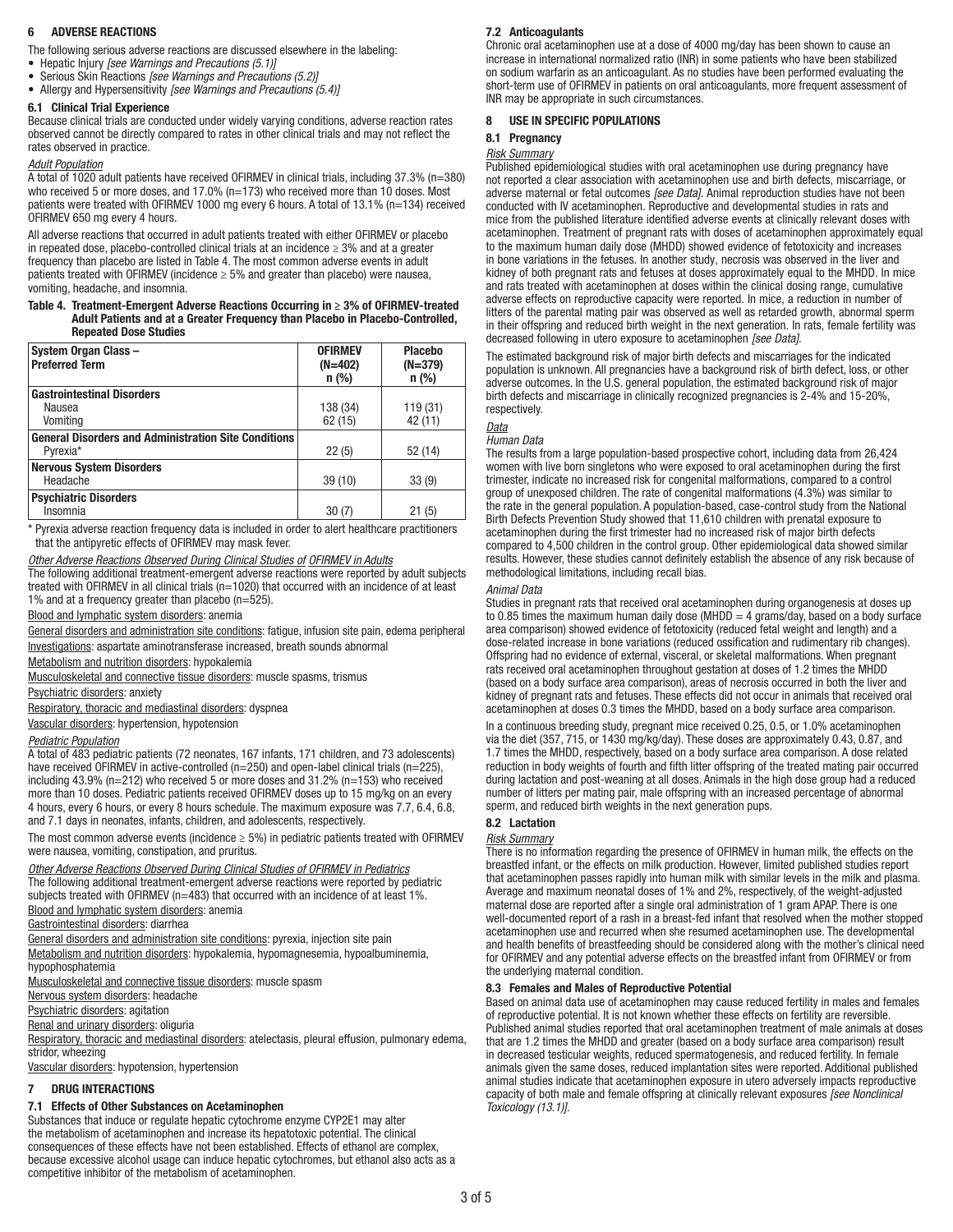## 8.4 Pediatric Use

#### *Treatment of Acute Pain*

The safety and effectiveness of OFIRMEV for the treatment of acute pain in pediatric patients ages 2 years and older is supported by evidence from adequate and well-controlled studies of OFIRMEV in adults and safety and pharmacokinetic data from adult and 483 pediatric patients across all age groups *[see Dosage and Administration (2.3) and Pharmacokinetics (12.3)]*.

The effectiveness of OFIRMEV for the treatment of acute pain in pediatric patients younger than 2 years of age has not been established.

In patients younger than 2 years, efficacy was not demonstrated in a double-blind, placebocontrolled study of 198 pediatric patients younger than 2 years. Pediatric patients less than 2 years of age, including neonates from 28 to 40 weeks gestational age at birth, were randomized to receive opioid plus acetaminophen or opioid plus placebo. No difference in analgesic effect of intravenous acetaminophen, measured by assessment of reduced need for additional opioid treatment for pain control, was observed.

#### *Treatment of Fever*

The safety and effectiveness of OFIRMEV for the treatment of fever in pediatric patients, including premature neonates born at  $\geq$  32 weeks gestational age is supported by adequate and well-controlled studies of OFIRMEV in adults, clinical studies in 244 pediatric patients 2 years and older, and safety and pharmacokinetic data from 239 patients younger than 2 years including neonates  $\geq$  32 weeks gestational age.

#### 8.5 Geriatric Use

Of the total number of subjects in clinical studies of OFIRMEV, 15% were age 65 and over, while 5% were age 75 and over. No overall differences in safety or effectiveness were observed between these subjects and younger subjects, and other reported clinical experience has not identified differences in responses between the elderly and younger patients, but greater sensitivity of some older individuals cannot be ruled out.

## 8.6 Patients with Hepatic Impairment

Acetaminophen is contraindicated in patients with severe hepatic impairment or severe active liver disease and should be used with caution in patients with hepatic impairment or active liver disease *[see Warnings and Precautions (5.1) and Clinical Pharmacology (12)]*. A reduced total daily dose of acetaminophen may be warranted.

#### 8.7 Patients with Renal Impairment

In cases of severe renal impairment (creatinine clearance ≤ 30 mL/min), longer dosing intervals and a reduced total daily dose of acetaminophen may be warranted.

#### 10 OVERDOSAGE

#### *Signs and Symptoms*

In acute acetaminophen overdosage, dose-dependent, potentially fatal hepatic necrosis is the most serious adverse effect. Renal tubular necrosis, hypoglycemic coma, and thrombocytopenia may also occur. Plasma acetaminophen levels > 300 mcg/mL at 4 hours after oral ingestion were associated with hepatic damage in 90% of patients; minimal hepatic damage is anticipated if plasma levels at 4 hours are < 150 mcg/mL or < 37.5 mcg/mL at 12 hours after ingestion. Early symptoms following a potentially hepatotoxic overdose may include: nausea, vomiting, diaphoresis, and general malaise. Clinical and laboratory evidence of hepatic toxicity may not be apparent until 48 to 72 hours post-ingestion.

#### *Treatment*

If an acetaminophen overdose is suspected, obtain a serum acetaminophen assay as soon as possible, but no sooner than 4 hours following oral ingestion. Obtain liver function studies initially and repeat at 24-hour intervals. Administer the antidote N-acetylcysteine (NAC) as early as possible. As a guide to treatment of acute ingestion, the acetaminophen level can be plotted against time since oral ingestion on a nomogram (Rumack-Matthew). The lower toxic line on the nomogram is equivalent to 150 mcg/mL at 4 hours and 37.5 mcg/mL at 12 hours. If serum level is above the lower line, administer the entire course of NAC treatment. Withhold NAC therapy if the acetaminophen level is below the lower line.

For additional information, call a poison control center at 1-800-222-1222.

#### 11 DESCRIPTION

Acetaminophen is a non-salicylate antipyretic and non-opioid analgesic agent. Its chemical name is N-acetyl-p-aminophenol. Acetaminophen has a molecular weight of 151.16. Its structural formula is:



OFIRMEV injection is a sterile, clear, colorless, non pyrogenic, isotonic formulation of acetaminophen intended for intravenous infusion. It has a pH of approximately 5.5 and an osmolality of approximately 290 mOsm/kg. Each 100 mL contains 1000 mg acetaminophen, USP, 3850 mg mannitol, USP, 25 mg cysteine hydrochloride, monohydrate, USP, and 10.4 mg dibasic sodium phosphate, USP. pH is adjusted with hydrochloric acid and/or sodium hydroxide.

#### 12 CLINICAL PHARMACOLOGY

#### 12.1 Mechanism of Action

The precise mechanism of the analgesic and antipyretic properties of acetaminophen is not established but is thought to primarily involve central actions.

#### 12.2 Pharmacodynamics

Acetaminophen has been shown to have analgesic and antipyretic activities in animal and human studies.

Single doses of OFIRMEV up to 3000 mg and repeated doses of 1000 mg every 6 hours for 48 hours have not been shown to cause a significant effect on platelet aggregation. Acetaminophen does not have any immediate or delayed effects on small-vessel hemostasis. Clinical studies of both healthy subjects and patients with hemophilia showed no significant changes in bleeding time after receiving multiple doses of oral acetaminophen.

## 12.3 Pharmacokinetics

#### *Distribution*

The pharmacokinetics of OFIRMEV have been studied in patients and healthy subjects up to 60 years old. The pharmacokinetic profile of OFIRMEV has been demonstrated to be dose proportional in adults following administration of single doses of 500, 650, and 1000 mg.

The maximum concentration  $(C_{max})$  occurs at the end of the 15-minute intravenous infusion of OFIRMEV. Compared to the same dose of oral acetaminophen, the  $C_{\text{max}}$  following administration of OFIRMEV is up to 70% higher, while overall exposure (area under the concentration time curve [AUC]) is very similar.

Pharmacokinetic parameters of OFIRMEV (AUC,  $C_{\text{max}}$ , terminal elimination half-life [T<sub>12</sub>], systemic clearance [CL], and volume of distribution at steady state [Vss]) following administration of a single intravenous dose of 15 mg/kg in children and adolescents and 1000 mg in adults are summarized in Table 5.

#### Table 5. OFIRMEV Pharmacokinetic Parameters

|                        | Mean (SD)                             |                                           |                          |                |               |  |
|------------------------|---------------------------------------|-------------------------------------------|--------------------------|----------------|---------------|--|
| <b>Sub-populations</b> | $AUC_{0-6h}$<br>$(\mu q \times h/mL)$ | $\mathbf{C}_{\text{max}}$<br>$(\mu g/mL)$ | $T_{\frac{1}{2}}$<br>(h) | CL<br>(L/h/kg) | Vss<br>(L/kg) |  |
| <b>Children</b>        | 38(8)                                 | 29(7)                                     | 3.0(1.5)                 | 0.34(0.10)     | 1.2(0.3)      |  |
| Adolescents            | 41 (7)                                | 31(9)                                     | 2.9(0.7)                 | 0.29(0.08)     | 1.1(0.3)      |  |
| <b>Adults</b>          | 43 (11)                               | 28(21)                                    | 2.4(0.6)                 | 0.27(0.08)     | 0.8(0.2)      |  |

The concentrations of acetaminophen observed in neonates greater than 32 weeks gestational age at birth treated with 12.5 mg/kg dose are similar to infants, children and adolescents treated with a 15 mg/kg dose, and similar to adults treated with a 1000 mg dose.

At therapeutic levels, binding of acetaminophen to plasma proteins is low (ranging from 10% to 25%). Acetaminophen appears to be widely distributed throughout most body tissues except fat.

#### *Metabolism and Excretion*

Acetaminophen is primarily metabolized in the liver by first-order kinetics and involves three principal separate pathways: Conjugation with glucuronide, conjugation with sulfate, and oxidation via the cytochrome P450 enzyme pathway, primarily CYP2E1, to form a reactive intermediate metabolite (N-acetyl-p-benzoquinone imine or NAPQI). With therapeutic doses, NAPQI undergoes rapid conjugation with glutathione and is then further metabolized to form cysteine and mercapturic acid conjugates.

Acetaminophen metabolites are mainly excreted in the urine. Less than 5% is excreted in the urine as unconjugated (free) acetaminophen and more than 90% of the administered dose is excreted within 24 hours.

#### 13 NONCLINICAL TOXICOLOGY

## 13.1 Carcinogenesis, Mutagenesis, Impairment of Fertility

## *Carcinogenesis*

Long-term studies in mice and rats have been completed by the National Toxicology Program to evaluate the carcinogenic potential of acetaminophen. In 2-year feeding studies, F344/N rats and B6C3F1 mice were fed a diet containing acetaminophen up to 6000 ppm. Female rats demonstrated equivocal evidence of carcinogenic activity based on increased incidences of mononuclear cell leukemia at 0.8 times the maximum human daily dose (MHDD) of 4 grams/day, based on a body surface area comparison. In contrast, there was no evidence of carcinogenic activity in male rats (0.7 times) or mice (1.2-1.4 times the MHDD, based on a body surface area comparison).

#### *Mutagenesis*

Acetaminophen was not mutagenic in the bacterial reverse mutation assay (Ames test). In contrast, acetaminophen tested positive in the in vitro mouse lymphoma assay and the in vitro chromosomal aberration assay using human lymphocytes. In the published literature, acetaminophen has been reported to be clastogenic when administered a dose of 1500 mg/kg/day to the rat model (3.6 times the MHDD, based on a body surface area comparison). In contrast, no clastogenicity was noted at a dose of 750 mg/kg/day (1.8 times the MHDD, based on a body surface area comparison), suggesting a threshold effect.

#### *Impairment of Fertility*

In studies conducted by the National Toxicology Program, fertility assessments have been completed in Swiss mice via a continuous breeding study. There were no effects on fertility parameters in mice consuming up to 1.7 times the MHDD of acetaminophen, based on a body surface area comparison. Although there was no effect on sperm motility or sperm density in the epididymis, there was a significant increase in the percentage of abnormal sperm in mice consuming 1.7 times the MHDD (based on a body surface area comparison) and there was a reduction in the number of mating pairs producing a fifth litter at this dose, suggesting the potential for cumulative toxicity with chronic administration of acetaminophen near the upper limit of daily dosing.

Published studies in rodents report that oral acetaminophen treatment of male animals at doses that are 1.2 times the MHDD and greater (based on a body surface area comparison) result in decreased testicular weights, reduced spermatogenesis, reduced fertility, and reduced implantation sites in females given the same doses. These effects appear to increase with the duration of treatment.